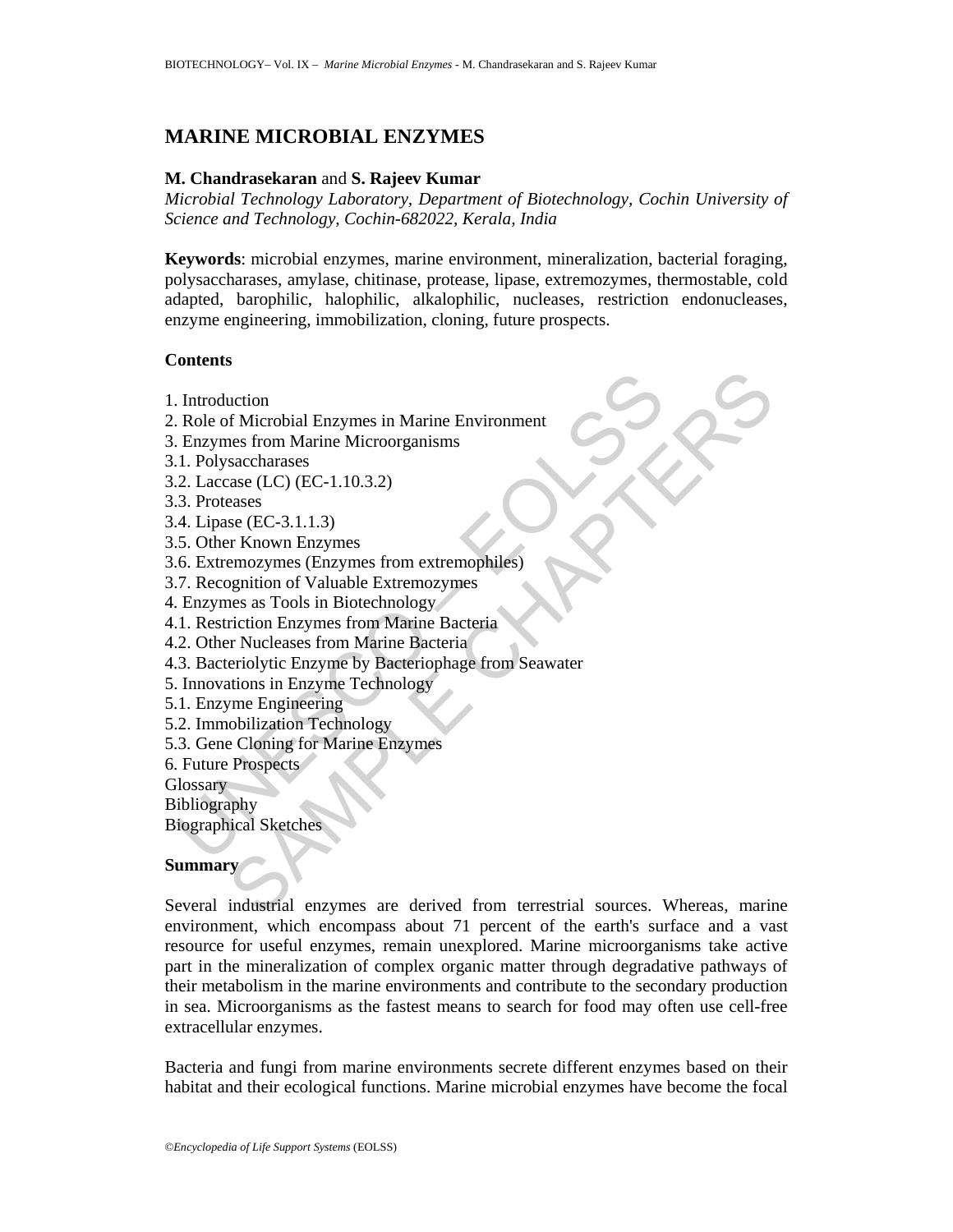point of interest and several enzymes have drawn the attention of the microbial prospectors and a few enzymes were isolated from seawater and marine sediments, purified and characterized for their properties and applications.

Enzymes known so far from marine microorganisms include α-Amylase, α-glucosidase, pullulanase, Cyclomaltodextrin-glucanotransferase, Agarase, alginate-lyase, κcarrageenanase, α-galactosidase, beta-galactoside-alpha-2, 6-sialyltransferase, Cellulases, endo-1, 4-β-xylanase, β-galactosidase, β-glucosidase, β-fucosidase, endo-1,3-β-D-glucanase (I), endo-1,6-β-D-glucanase, chitinase, chitobiose-deacetylase, Nacetylglucosamine-deacetylase, N-acetylglucosamine-6-phosphate-deacetylase, ligninmodifying enzymes (LMEs): manganese-dependent peroxidase (MnP), lignin peroxidase (LiP), and laccase, Catechol-oxidase, Cresolase (monophenolmonooxygenase), beta-1,4-mannanases, Poly(3-hydroxybutyrate)-depolymerase, Polybeta-hydroxyalkanoate (PHA)-depolymerase, alkaline protease, Subtilisin (EC-3.4.21.62)-like serine protease, neutral protease, metal neutral proteinases, thiol protease, Collagenase, lipase, L-asparaginase**,** L-glutaminase, Tyrosinase, Hydrogenases, Superoxide-dismutase, Glucose-dehydrogenase etc.

Extremophiles are the primary source of enzymes that are active at extreme conditions of life. Harsh marine environments, such as deep-ocean hydrothermal vents, polar oceans, and extremely saline bodies of water, have yielded valuable extremophilic microorganisms. Of particular interest are the enzymes that help extremophiles to function in markedly hot, cold, acidic, basic, pressurized, saline or mineral rich environments.

nonoxygenase), beta-1,4-mannanases, Poly(3-hydroxybutyrate)-depta-hydroxyalkanoate (PHA)-depolymerase, alkaline protease,  $4.21.62$ )-like serine protease, neutral protease, alkaline protease,  $1.421.62$ )-like serine prote Example matrimonics, examples and DNA-degrading enzymes have been contained the contained the contained process, nural process, nural process, nural process, nural process, nural process, nural process, nural process, nur Extremozymes from extremophiles isolated so far include thermostable DNApolymerases- *Taq* polymerase, and *Pfu* polymerase, Glutamate-dehydrogenase, betaglucosidase, thermostable esterase, thiol protease, Adenylate-kinase, hydrogenases, alpha-glucosidase, lipase, alpha-amylase, beta-lactamase, protease, endo-1,4-beta-Dxylanase, cellulase and xylanase, extremely thermostable protease, thermostable serine protease etc. Psychrostable metallo protease (almelysin), protease, chitinase, glucanase, esterase, lipase, phospholipase and DNA-degrading enzymes have been obtained from marine bacteria isolated from different sites in permanently cold arctic and antarctic habitats. Some of the cold adapted enzymes from bacteria include α- amylase*,* isocitrate dehydrogenase, lipase, β- lactamase, triose phosphate isomerase, subtilisin. Alkaline protease, alkaline cyclomaltodextrin-glucanotransferase, lipases, alkaline cellulases, alkaline phosphatase, endo-1, 3-β-D-glucanase, and alkaline metallo endopeptidase; and halotolerant amylases, proteases lipases, Nuclease H, cyclophilin-type peptidyl-prolylcis-trans-isomerase (PPIase) are also known from extremophiles.

Enzymes that are capable of carrying out very specific molecular tasks, usually related to the modification of DNA or RNA, for the creation of genetically modified organisms or for diagnostic procedures include restriction endonucleases, RNA and DNA polymerases, DNA ligases, alkaline phosphatases, kinases, reverse transcriptases, Several such enzymes have been isolated.

In general traditional microbial enzyme technology ventures are undergoing rapid transformation through the process of evolution of innovative technologies facilitated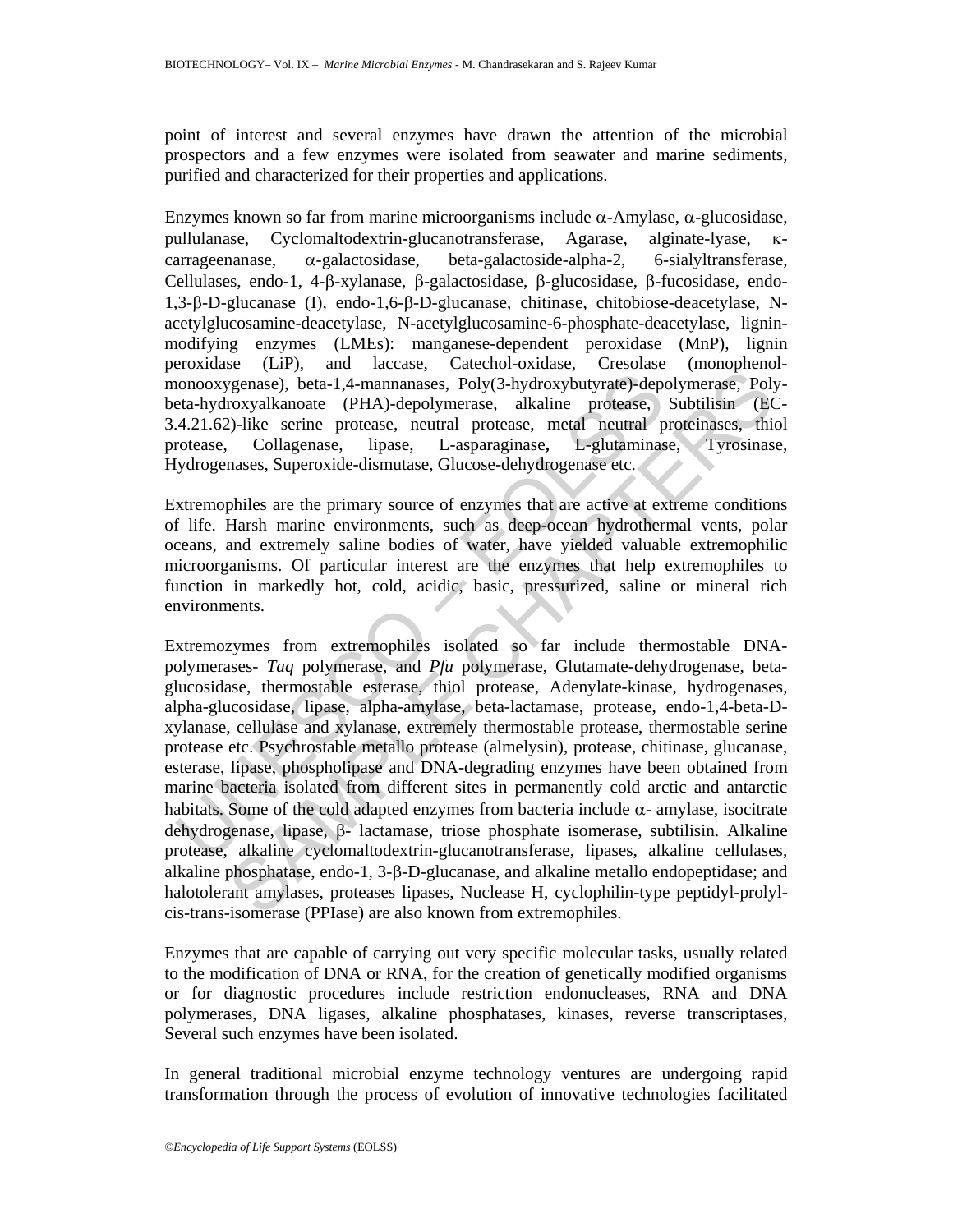through techniques like molecular gene cloning, protein and enzyme engineering, metabolic engineering and immobilization of enzymes.

Despite the fact that more and more novel enzymes are yet to be discovered from marine microorganisms from diverse marine environments around the world, the prospects of isolating the genes coding for the novel enzymes with potential applications have already received the attention of the genetic engineers and biotechnologists. The art of gene cloning have paved the way for easy isolation of the concerned genes, characterization and cloning and expression in hosts such as *E.coli* successfully.

alturing of the source extremophiles. Some of the success stories<br>repression of few genes of novel enzymes of industrial importance<br>reine-<br>prime protease (aprII, subtilase), endo-1,4-beta-D-mannanea<br>tutaminase-1, agarase of the source extremophiles. Some of the success stories of cloning an on of twe cents of nootel razymes of industrial importance include alkabin protease (*taprII*, subtilase), endo-1,4-beta-D-mannamase, salt-toleran ass Extremozymes can be produced through recombinant DNA technology without massive culturing of the source extremophiles. Some of the success stories of cloning and expression of few genes of novel enzymes of industrial importance include alkaline serine protease (*apr*II, subtilase), endo-1,4-beta-D-mannanase, salt-tolerant glutaminase-I, agarase (*pja*A), *Age*I methylase, DNA-polymerase, *lux* genes encoding luciferase, tyrosinase, α-Amyalse, pullulanase type II, β-galactosidase, β-glucosidase, acid protease (Thermopsin), S-Adenosyl-homocysteine hydrolase, Glyceraldehyde-3-Pdehydrogenase, and Glutamine synthetase. Nitrite reductase genes (*nir*K and *nir*S), structurally different but functionally equivalent single-copy genes coding for nitrite reductases, a key enzyme of the denitrification process, were used as a molecular marker for denitrifying bacteria in pacific northwest marine sediment communities.

While considering the enormous microbial diversity native to the vast marine environments of this planet earth the efforts channeled into discovery of novel enzymes from marine microbes are inadequate and warrant launching of intensive screening programs by the scientists at global level. Such a mammoth attempt alone can return large number of novel enzymes for varied purposes and services of humanity, for the simple reason that marine environments are rich treasure of novel enzymes which probably may even avoid the need for enzyme engineering or molecular cloning for designing novel enzymes for specific requirements.

In the long run, probably, marine microbial enzyme based processes would substitute several of the current chemical processes under practice.

## **1. Introduction**

Microbial enzymes have several advantage over the enzymes derived from plant or animal sources by virtue of their great variety of catalytic activities, cheaper in cost, regular abundant supplies at even quantity and relatively more stability [see also - *Enzyme production*]. Major targets of modern enzyme technology continue to be preservation of foods and food components, efficient use of raw materials, improvement of food quality such as texture and taste, manufacture of dietetic foods, eliminating antinutritive substances from certain nutritional raw materials, utilization of raw materials for preparation of animal feed, and optimization of process to reduce process costs. Enzymes are used as cost -effective and environmentally sensitive substitutes for chemical processing in several industries including pharmaceuticals, food, starch, laundry, detergents, for processing textiles, leather, wood pulp and paper, and for the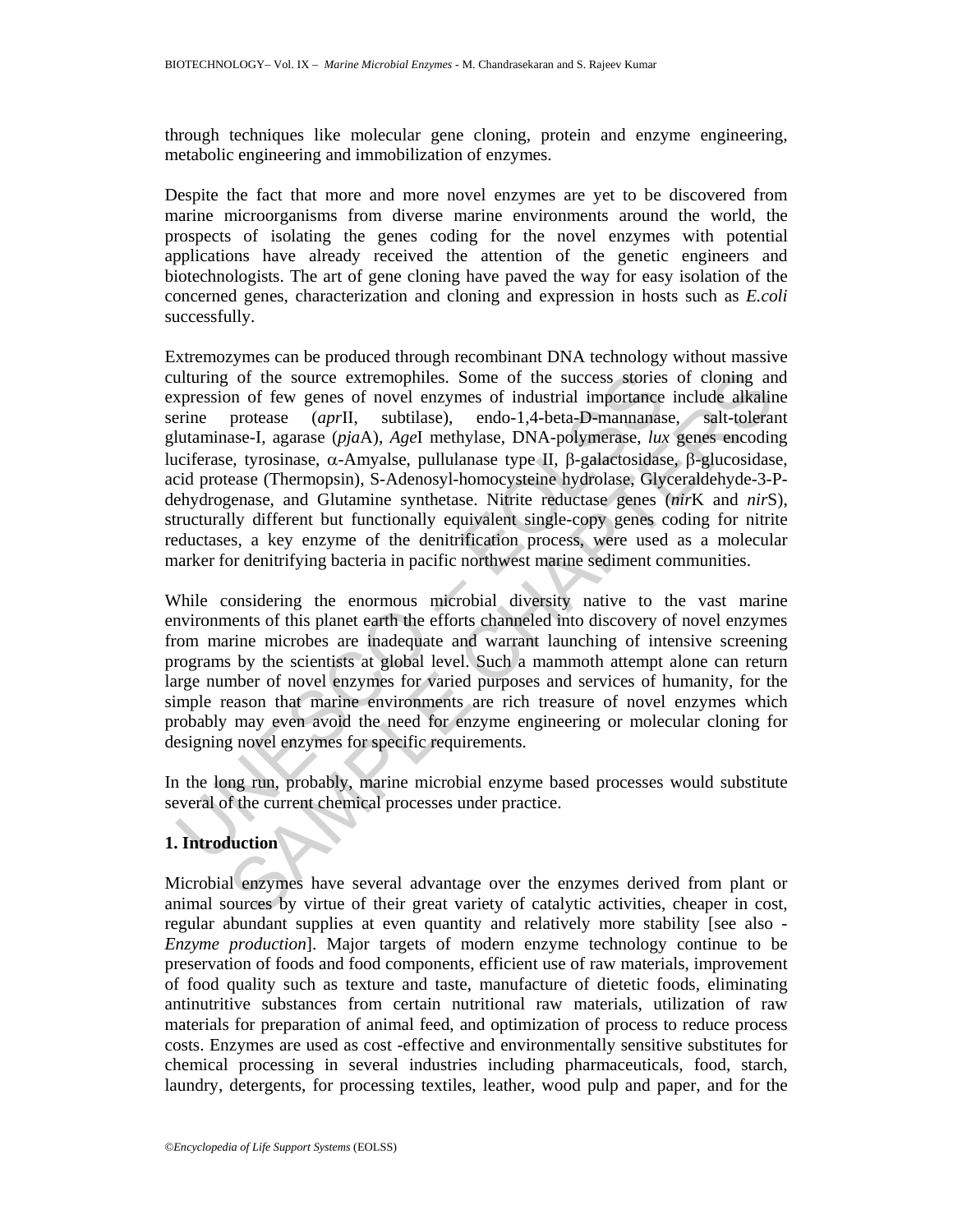production of fine and specialty chemicals, and industrial catalysis, organic synthesis and transformation of compounds and bioremediation [see also - Enzyme production]. Further, enzymes are finding applications as research tools in biotechnology and molecular biology. As such the worldwide enzyme market is estimated at \$2 billion and is expected to expand rapidly in the new millennium.

Further, several industrial applications demand that industrial enzymes must be stable at extremes of temperature, pH, and salt concentration. For this reason, the isolation and characterization of enzymes from microorganisms known as "extremophiles" [see also - Biotechnological potential of the Archae] may yield useful new enzymes for this purposes. For instance, the deep seabed provides many of these extremophiles, and consequently may be of interest to companies involved in developing enzymes for this sector.

Despite the fact that several industrial enzymes are derived from terrestrial sources, marine microorganisms are yet to be exploited to its full potential, and consequently warrant immediate attention for industrial exploitation. Nevertheless, marine microorganisms have drawn the attention of investigators in the last decade and there is lot of interest on microbial enzymes now.

Marine environment, which encompass about 71 percent of the earth's surface, is not only rich with biodiversity but also a vast resource for potential microorganisms of useful applications. Microbes inhabit various habitats of marine environment that include neuston, plankton, nekton, seston, and epibiotic, endobiotic, pelagic and benthic environments. These habitats harbor a diverse range of microbes including archaebacteria, cyanobacteria, eubacteria, actinomycetes, yeasts, filamentous fungi, microalgae, algae, and protozoa. Almost all of these groups are potential source of useful enzymes that remain unexplored.

ector.<br>ector.<br>ectories the fact that several industrial enzymes are derived from test<br>anarine microorganisms are yet to be exploited to its full potential,<br>ararant immediate attention for industrial exploitation. Never<br>eic the fact that several industrial enzymes are derived from terrestrial source<br>incroorganisms are yet to be exploited to its full potential, and consequent<br>immediate attention for industrial exploitation. Nevertheless, marin Enzymes catalyze not only biochemical reactions in living cells but also in the mineralization processes and cycling of elements in various environments. Hence, every marine microorganism should act as a dependable source of useful enzymes such as protease, amylase, lipases, chitinase, cellulase, ligninase, pectinase, xylanase, nucleases (DNAses, RNAses, restriction enzymes), etc. Production of copious quantities of amylase, alginate lyases, chitinases, glutaminase, asparaginase, arylsulphatase, phosphatase and beta lactamase by marine bacteria are known. With the advent of biotechnology, enzyme engineering and introduction of other innovative technologies there is plenty of scope for efficient management of our rich marine microbial biodiversity towards deriving novel enzymes could also be recovered from marine microorganisms and efficiently exploited not only as a cost effective biocatalyst but also as an ecofriendly reagent in the coming years.

## **2. Role of Microbial Enzymes in Marine Environment**

Marine microorganisms take active part in the mineralization of complex organic matter through degradative pathways of their metabolism in the marine environments and contribute to the secondary production in sea. Complex polysaccharides such as cellulose, lignin, pectin, xylan, starch, proteins, fats, sugar, urea, aromatic and aliphatic hydrocarbons, and several other organic compounds which reach marine environments,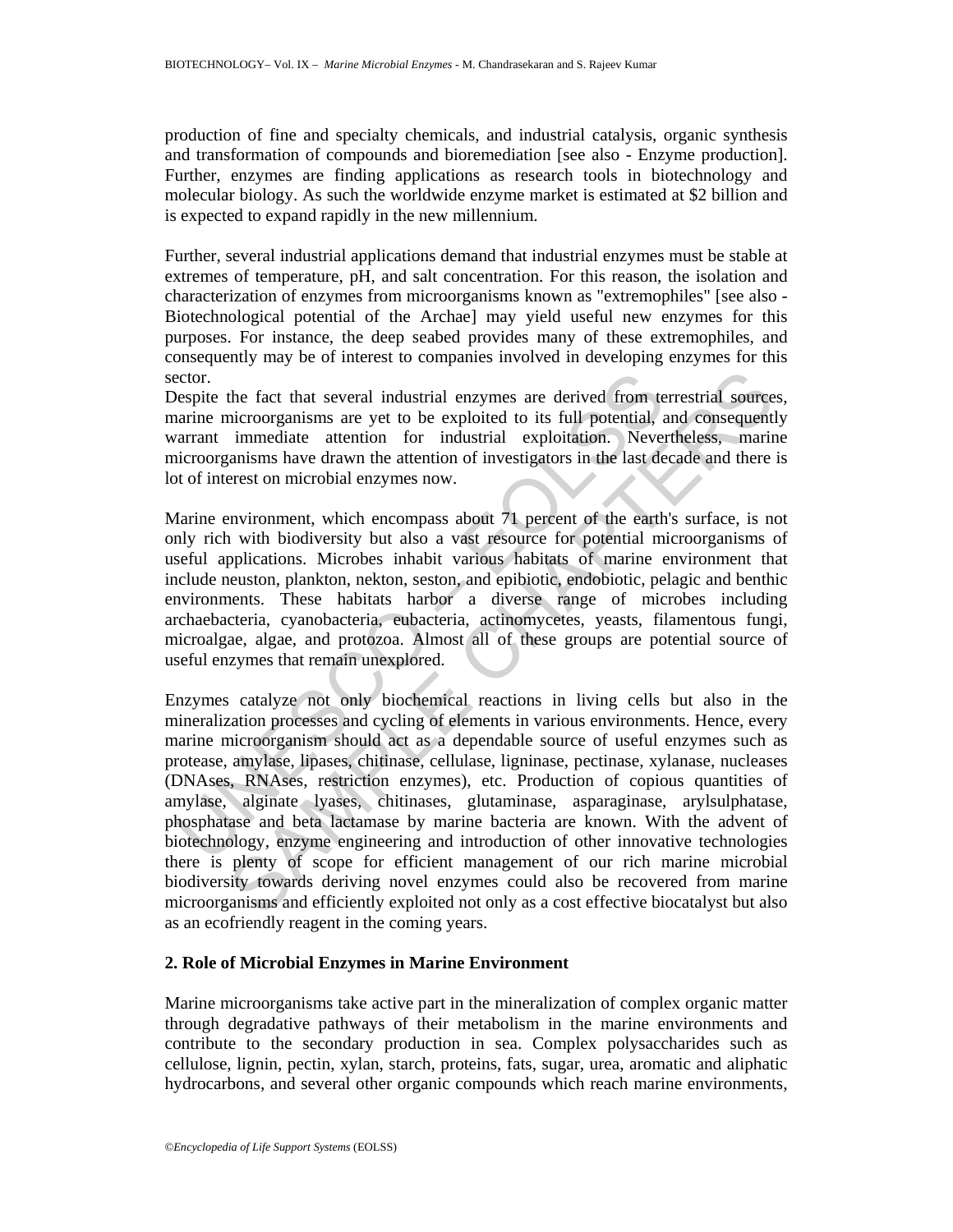besides the dead plants and animal residues, are degraded by marine microorganisms. Their participation in the degradation of organic compounds and retting of ropes and fibers testify their potential as rich source of hydrolytic enzymes of industrial importance.

Microorganisms as the fastest means to search for food may often use cell-free enzymes. Heterotrophic bacteria living in particle aggregates and sediments therefore must depend largely on extracellular enzymolysis and (or) desorption of particulate and particle-sorbed organic material (OM) to generate the dissolved, low-molecular-weight compounds required for uptake and metabolism. Transport of OM into bacterial cells is limited by cell permeability, probably to molecules smaller than about 600 Daltons.

Both substrate uptake and bacterial growth may be coupled with extracellular hydrolysis. Bacterial extracellular enzymes (EE) can effect partitioning of OM between particulate and dissolved pools in the pelagic ocean and probably contribute to significant dissolved OM fluxes out of the sediment.

oth substrate uptake and bacterial growth may be coupled w<br>pdrolysis. Bacterial extracellular enzymes (EE) can effect partitioning<br>arriculate and dissolved pools in the pelagic ocean and probab<br>gnificant dissolved OM fluxe Studies with size-fractionated samples and with radio labeled substrates suggest that cell-attached EE dominate extracellular hydrolysis by free-living marine bacteria, perhaps due to dilution of cell-free EE below detection limits. However, significant dissolved EE activity is sometimes observed in environmental samples, and for some aquatic and sedimentary environments, cell-free EE are produced by most of the cultivable bacteria.

Cell-free EE foraging should be a powerful bacterial feeding mechanism in highsurface-area, organic-rich, liquid-bathed environments, with the potential to support maximal growth rates. Where net energetic gain is the purpose of producing cell-free EE, bacteria can usually be expected to release enzyme at high rates. Many organisms may use cell-free EE to search for food, even in environments in which actual feeding is optimized by some other mechanism.

bstrate uptake and bacterial growth may be coupled with extracellula<br>is. Bacterial extracellular carzynes (EE) can effect partitioning of OM betwee<br>the and dissolved pools in the pelagic ocean and probably contribute t<br>at Polysaccharases release microorganisms from their natural seat, marine sediments for example. The enzymatic activity works both on the microbial adherence polysaccharides and on the support surfaces (cellulose, pectin, etc.). Dosages of glucose confirm polysaccharase activity. An association of bacitracine, thiophenicol and a few enzymes: cellulase, pectinase, amyloglucosidase, alpha amylase, hyaluronidase, release a considerable number of bacteria. High activities of exoenzyme aminopeptidase and alkaline phosphatase were detected even in a 124,000-year-old sapropel layer**.** 

#### **3. Enzymes from Marine Microorganisms**

Bacteria and fungi from marine environments secrete different enzymes based on their habitat and their ecological functions. Marine microbial enzymes have become the focal point of interest and several enzymes have drawn the attention of the microbial prospectors and a few enzymes were isolated from seawater and marine sediments, purified and characterized for their properties and applications. Interestingly the enzymes reported from marine environments belonged to one or more of the major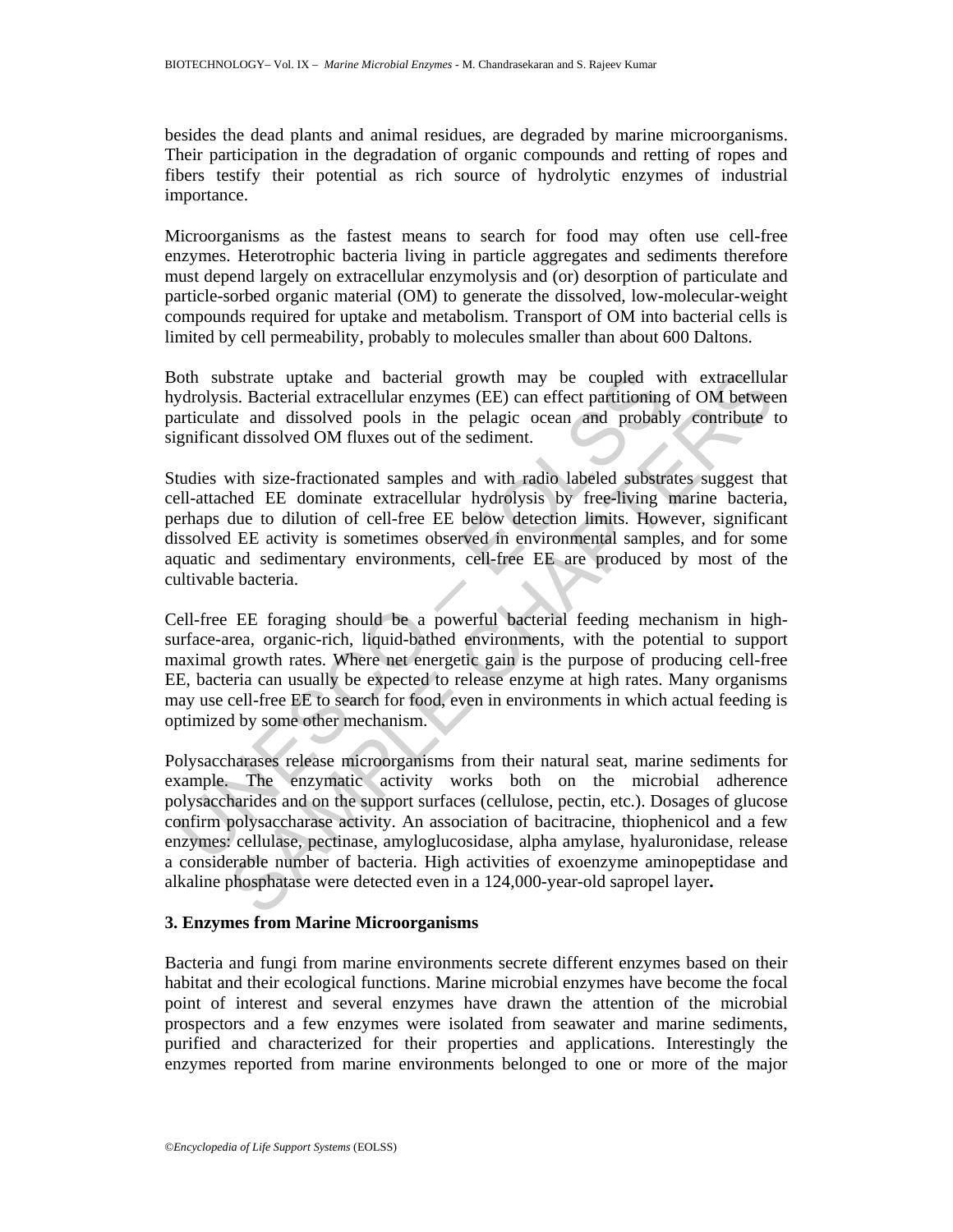classes of enzymes viz: Oxidoreductase, Transferases, Hydrolases, Lyases, Isomerases and Ligases.

#### **3.1. Polysaccharases**

## **3.1.1. Starch Hydrolyzing Enzymes**

The enzymes involved in the conversion of starch to low molecular-weight compounds such as glucose, maltose and oligosaccharides are  $\alpha$ -amylase, β-amylase, glucoamylase, debranching enzymes (pullulanase) and  $\alpha$ -glucosidase.

α-Amylase, pullulanase and α-glucosidase from archaea are all active in the same pH and high temperature range and hence they could be used in a one-step process for the industrial bioconversion of starch [see also - Biotechnology of Archaea]. Improvement of the starch-conversion process using new efficient and thermoactive enzymes would significantly lower the cost of sugar syrup production.

## **3.1.1.1.** α**-Amylase (EC-3.2.1.1)**

α-Amylase has a wide range of industrial applications particularly in the manufacture of alcoholic beverages like beer, alcohol, preparation of animal feed, laundry, detergent, in starch industry, confectioneries, as desizing agent in textile industry and in the production of sugar syrup. This is one among the few major industrial enzymes, which is in great demand and mainly produced using microbial sources [see also - Industrial Biotechnology].

and high temperature range and hence they could be used in a one-sted and high temperature range and hence they could be used in a one-sted and the starch-conversion process using new efficient and thermoactive gnificantl temperature range and hence they could be used in a one-step process for the bioconversion of starch [see also - Biotechnology of Archaca]. Improvement-conversion process using new efficient and thermoactive enzymes would α-Amylase has been obtained from thermophilic archaea Pyrococcus woesei, Pyrococcus furiosus, Thermococcus celer, Fervidobacterium pennavorans, Desulfurococcus mucosus and Thermotoga maritime; psychrotrophic Vibrio isolated from a deep-sea mud, Vibrio gazogenes, Alteromonas rubra, and Mucor sp. Pseudomonas-like strain MS300, from Deep-sea, produce two major and two miner maltotetraohydrolases (G4-amylase). Under high hydrostatic pressure, the strain MS300 produced more amylase than under atmospheric pressure.

## **3.1.1.2.** α**-Glucosidase (EC-3.2.1.2)**

Alpha -Glucosidase (EC-3.2.1.2) is mainly used in the starch industry along with  $\alpha$ amylase. An extremely thermostable  $\alpha$ -glucosidase (EC-3.2.1.2) was isolated from the hyperthermophilic marine archaebacterium*, Pyrococcus furiosus* and *Pyrococcus wesei.*  The enzymes from these microorganisms appear to be the most thermostable  $\alpha$ glucosidases described*.* 

## **3.1.1.3. Pullulanases (EC-3.2.1.41)-Debranching Enzymes**

Similar to  $\alpha$ -amylases and  $\alpha$ -glucosidase, pullulanase are mainly used in starch industry. Pullulanase type I is a typical bacterial enzyme that is specific for  $\alpha$ -1, 6 linkages in branched oligosaccharides. It is unable to attack  $\alpha$ -1,4-linkages in a-glucan.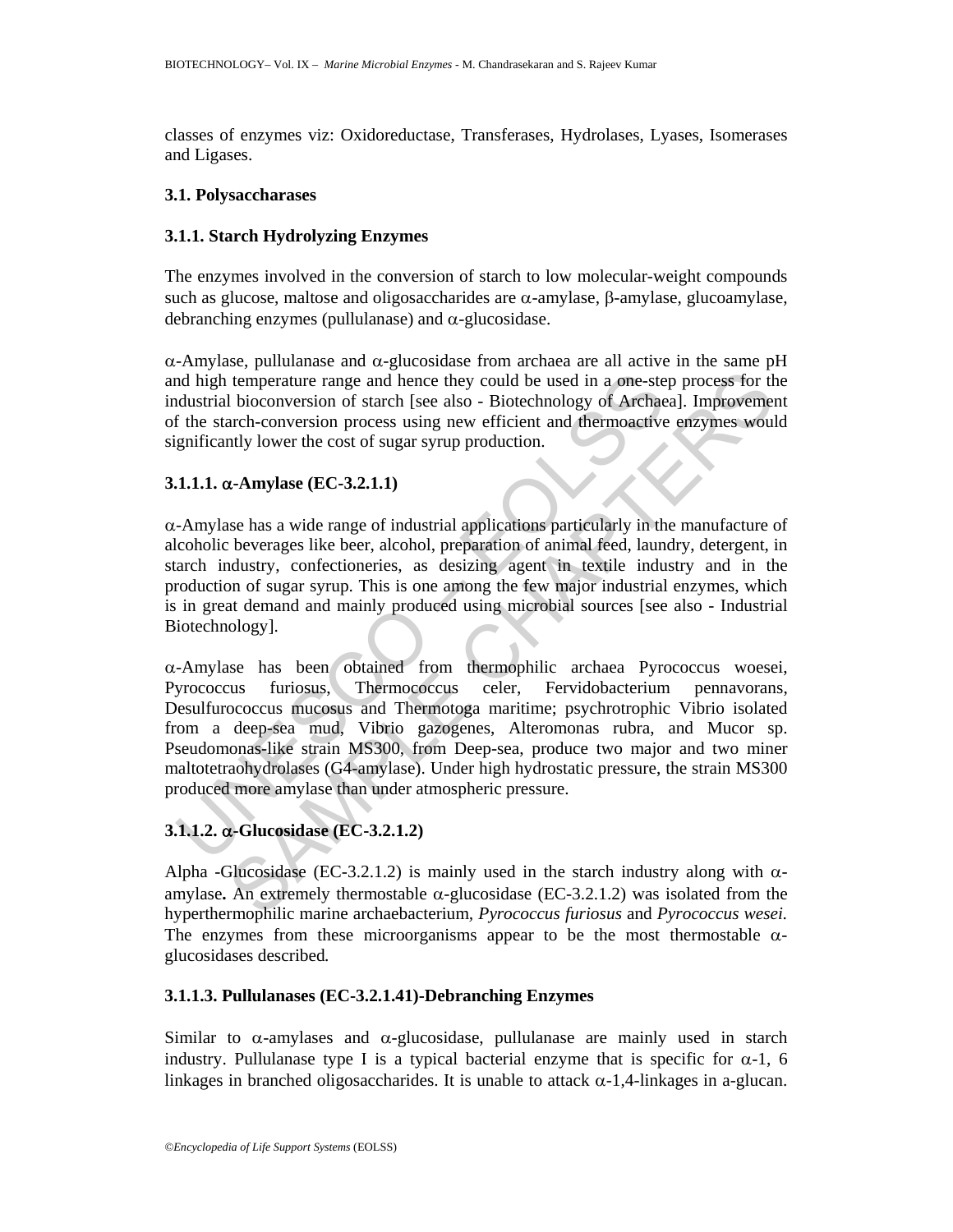The production of pullulanases type I seem to be very rare amongst thermophilic microorganisms that produce a thermoactive pullulanase with a temperature optimum of 90°C. This enzyme has been reported only *in Fervidobacterium pullulanolyticum.*  Pullulanase type II (amylo pullulanase), which is capable of hydrolysing the  $\alpha$ -1,4linkages and branching points  $(\alpha-1, 6$ -linkages) in polysaccharides and limit dextrins is mainly found in anaerobic bacteria and is widely distributed among thermophilic bacteria and archaea. Marine thermophilic *Thermococcus litoralis* (Tl) DSM 5473 (optimal growth temp. 90°C) and *Pyrococcus furiosus* (Pf) DSM 3638 (98°C) produce pullulanase type II whose thermoactivity and thermostability were enhanced in the presence of 5 mM  $Ca^{2+}$ , and under these conditions, enzyme activity could be measured at temperature of up to 130-140°C. Each of these enzymes was able to hydrolyze, in addition to the alpha-1, 6 linkages in pullulan, alpha-1, 4 linkages in amylose and soluble starch. The enzymes appear to represent highly thermostable amylopullulanase versions of those which have been isolated from less thermophilic organisms. *Pyrococcus woesei, Thermococcus celer*, *Fervidobacterium pennavorans*, and *Desulfurococcus mucosus* have also been reported to produce pullulanase type II.

## **3.1.1.4. Cyclomaltodextrin-glucanotransferase (CGase EC-2.4.1.19)**

Cyclomaltodextrin-glucanotransferase (CGase EC-2.4.1.19), which has potential application in cyclodextrin production, was isolated from alkalophilic *Bacillus subtilis* sp. from a deep-sea mud.

## **3.1.2. Agarase (EC-3.2.1.81***)*

bluble starch. The enzymes appear to represent highly thermostable ersions of those which have been isolated from less thermop *yrococcus woesei*, *Thermococcus celer*, *Fervidobacterium pe* esulfurococcus mucosus have For the unity of minimal is the many one and an exploration. The enzymes appear to represent highly thermostable amylopullulanes of those which have been isolated from less thermophilic organism of those with have been is Agarase has been the subject of investigations for quite some time owing to its immediate applications in gene technology for the elution and isolation of DNA fragments from agarose gels after electrophoresis; in the preparation of algal protoplasts such as from red alga *Gelidium robustum*; seaweed polysaccharide characterization; in the production of simple sugars, including neoagarobiose, neoagarotetraose and neoagarohexaose; degradation of agarose to oligosaccharides, facilitating the liquefaction of agar and agarose gels; and in the defouling of fermentors and bioreactors. Moreover, the purified enzyme could effectively control red algae bloom contaminations, prevent the biofouling of submerged marine surfaces or pipes by contaminating complex polysaccharide layers, or treat such biofouled surfaces after contamination. Marine Bacterial agarase has a high level of activity for the depolymerization of complex polysaccharides, including agar and agarose. Agarase is obtained from few bacteria. Agarase, named agarase-0107, an endo-type β-agarase that hydrolyzed the β-1, 4-linkage of agarose to yield neoagarotetraose and neoagarobiose at a pH of around 8, have been isolated from *Vibrio* sp. JT0107, that requires seawater salts for growth. *Pseudomonas stutzeri*, *Aeromonas* sp and *Vibrio* sp, isolated from sea produce agarase, which have been characterized.

## **3.1.3. Alginate-lyase (EC-4.2.2.3)**

The alginate-lyase may be useful for the conversion of brown algal biomass to methane. This observation has led to the isolation and characterization of an intracellular inducible alginate-lyase from marine *Bacillus* sp., *Alteromonas and Photobacterium*.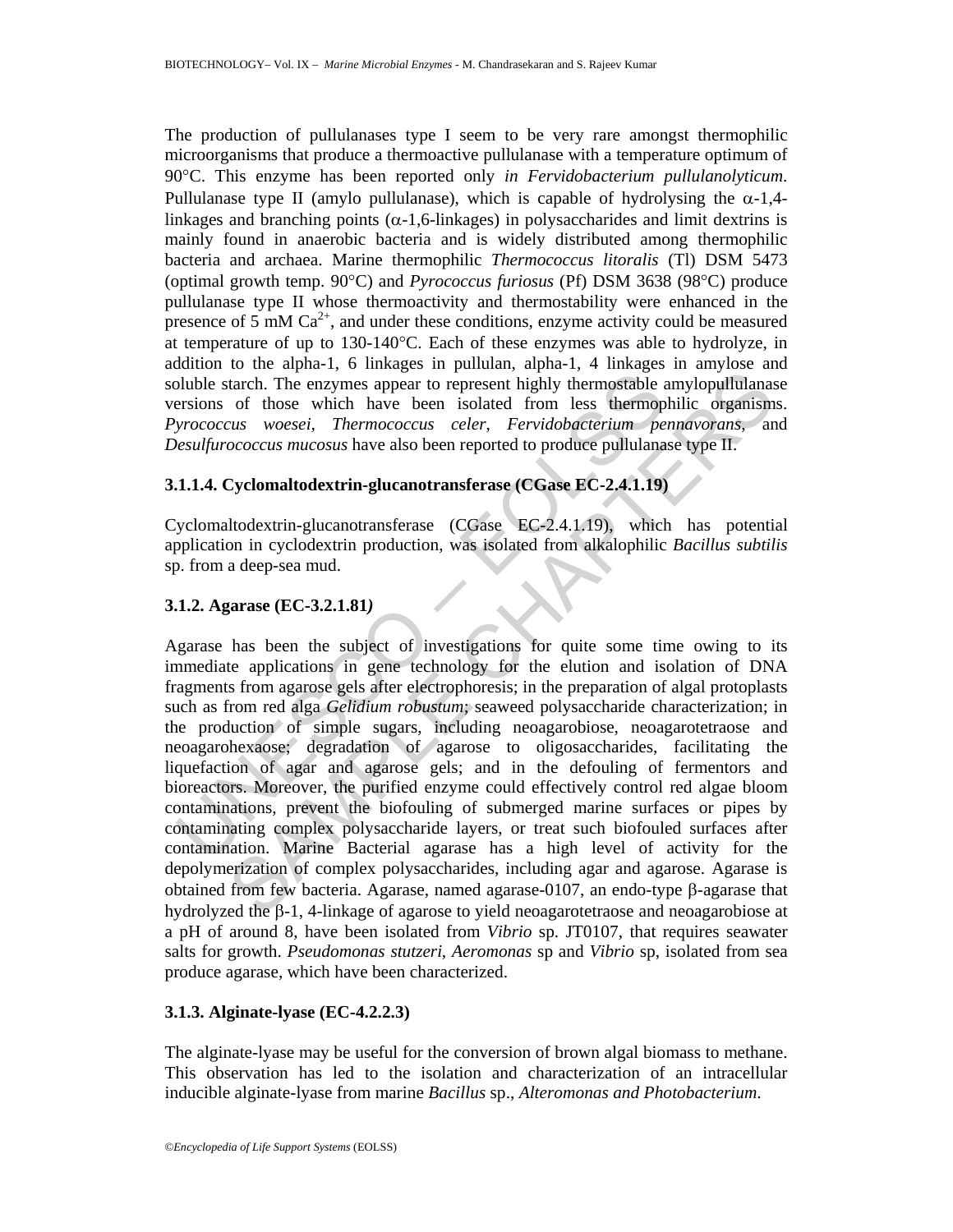### **3.1.4.** κ**-carrageenanase (EC-3.2.1.83)**

A Cytophaga-like, carrageenan-degrading bacterium, referred to as strain Dsij, isolated from the marine red alga *Delesseria sanguinea*, simultaneously produce extracellular κcarrageenanase (EC-3.2.1.83) and iota-carrageenanase in the presence of crude  $\lambda$ carrageenan.

### **3.1.5.** α**-Galactosidase (EC-3.2.1.22)**

 $\alpha$ -galactosidase is used in the sugar industry for enhancing the yield of sucrose by the hydrolysis of raffinose, an α-galactoside. α-galactosidase was obtained from marine *Alteromonas spp***.,** isolated from sponges and alga *Polysiphonia* sp., and from bacteria associated with mussel (*Crenomytilu*s *grayanus)* and scallop (*Patinopecten jessoensis)***.** 

A novel beta-galactoside-alpha-2, 6-sialyltransferase (EC-2.4.99.1) is produced by *Photobacterium damsela* JT0160 (FERM BP-4900), ATCC 33539 or ATCC 35083. The enzyme should be useful in modification of glycoproteins and industrial-scale production of sialosides.

#### **3.1.6. Cellulases and Related Enzymes**

Sociated with mussel (*Crenomytilus grayanus*) and scallop (*Pattinoped*<br>
novel beta-galactoside-alpha-2, 6-sialyltransferase (EC-2,4.99.1)<br>
hotobacterium damsela JT0160 (FERM BP-4900), ATCC 3339 or A<br>
hotobacterium damsel Many, sistance in the manufacture of alcohol, flavors, and then used the matter design at a seal of the metal<br>divith musel (Crenomythus grayanus) and scallop (Pathopecten jespoensis).<br>beta-galactoside-alpha-2, 6-sialyltran Cellulases are used in the manufacture of alcohol, flavors, maize gluten, silage, in laundry & detergents, and in wastewater treatment. A symbiotic bacterium found in the gland of *Deshayes* of the marine shipworm and *Aspergillus terreus* isolated from the seawater produce cellulase. Thermophilic *Thermotoga* sp produces thermostable exo-1, 4-β-cellobiohydrolase (105<sup>o</sup>C).



#### **Bibliography**

- - -

Ahuja S.K., Ferreira G.M. and Moreira A.R. (1997) Production of cellulase by a shipworm bacterium' Abstr.Pap.Am.Chem.Soc.; 213 Meet., Pt.1, BIOT226 [A cellulase (EC-3.2.1.4) was isolated from a symbiotic bacterium found in the gland of Deshayes of the marine shipworm. The enzyme is thermostable, halostable and pH stable]

Ando S., Yoshida A. and Hatano M. (1991) Occurrence of marine bacterial lipase hydrolyzing fish oil. Agric.Biol.Chem., **55(**10) 2657-59. [Production of a lipase that hydrolyzed n-3 polyunsaturated fatty acid (PUFA)-containing fish oil, from Vibrio sp.]

Arnosti C. and Repeta D.J.(1994) Extracellular enzyme activity in anaerobic bacterial cultures: evidence of pullulanase activity among mesophilic marine bacteria *Appl.Environ.Microbiol*., **60**(3)840-46*.[This is the 1st report of pullulanase activity among mesophilic marine bacteria]*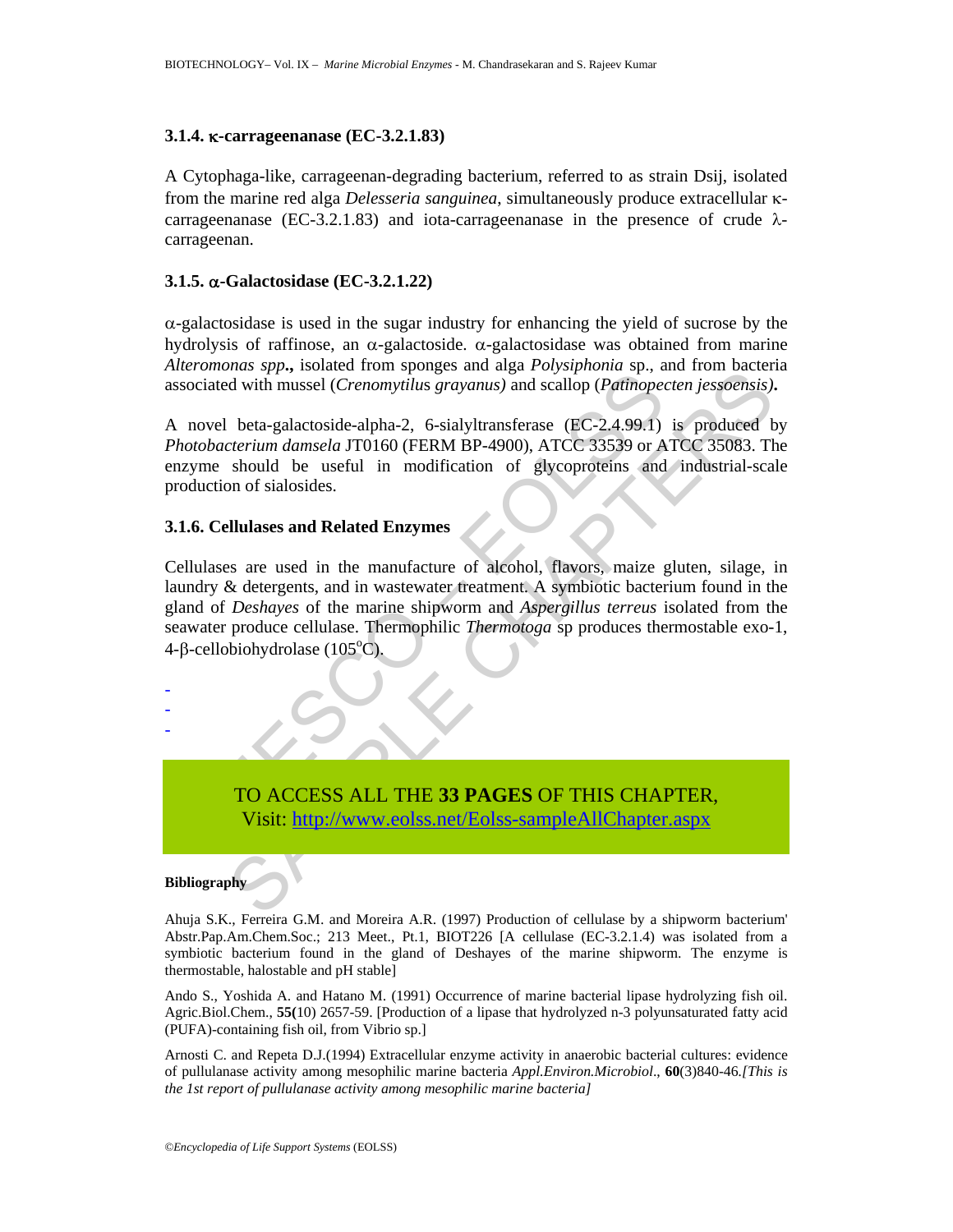Bakunina I.Y., Ivanova E.P., Nedashkovskaya O.I., Gorshkova N.M., Elyakova L.A. and Mikhailov V.V. (1996) Searches for alpha-galactosidase producers among marine bacteria of the genus *Alteromonas. Prikl.Biokhim.Mikrobiol*.; **32**(6) 624-28 *[Isolation and partial purification of Alpha-galactosidase and agarase from agarolytic bacteria associated with mussel].* 

Barbeyron T., Henrissat B. and Kloareg B.(1994) The gene encoding the kappa-carrageenase of *Alteromonas carrageenovora* is related to beta-1,3-1,4-glucanases *Gene*; **139**(1) 105-09 [*gene isolation and DNA sequence determination.It is proposed that residue Glu-163 in the kappa-carrageenase from A. carrageenovora is important for biocatalysis]* 

Bok J.D., Goers S.K. and Eveleigh D.E. (1993) Thermostable cellulase and xylanase from the hyperthermophile *Thermotoga neopolitana Abstr.Pap.Am.Chem.Soc*., 205 Meet., Pt.2, BTEC20

Bok J.D., Goers S.K. and Eveleigh D.E.(1992) Cloning and characterization of an endoglucanase and a xylanase from the hyperthermophilic eubacterium *Thermotoga maritima*  Abstr.Gen.Meet.Am.Soc.Microbiol., 92 Meet., 312

Brown B.J. and Preston III J.F. (1991) L-Guluronan-specific alginate-lyase from a marine bacterium associated with *Sargassum*. *Carbohydr.Res*. **211**(1) 91-102

Brown B.J., Ingram L.O. and Preston J.F. (1990) Cloning of alginate-lyase gene, alxM, and expression in *Escherichia coli* Abstr.Pap.Am.Chem.Soc.; 199 Meet., Pt.1, BIOL77

Cammack R. (1995) Role of Desulfovibrio gigas hydrogenase in energy e.g. hydrogen, methane generation. Nature, **373**(6515), 556-57. [The hydrogenase from the marine and freshwater sediment bacterium Desulfovibrio gigas catalyzes hydrogen production and consumption]

Chandrasekaran M. (1994)Economic utilization of marine microorganisms employing solid state fermentation. In A. Panday(ed) *Solid State Fermentation*, Wiley Eastern. New Delhi.pp168-172.ISBN81- 224-0661-0.

Chandrasekaran M..(1996) Harnessing of Marine Microorganisms through solid state fermentation. J. Sci.Ind. Res. **155**(5&6) 468 - 471.[First paper to propose propspects of employing solid state fermentation for production of marine microbial enzymes]

Chandraskaran M..(1997). Industrial Enzymes from marine microorganisms- Indian scenario*. J. Mar. Biotechnol.* **5**, 86-89[*First Review on marine microbial enzymes*]

Chiura H., Noro Y., Kanayama S., Ueda Y., Simidu U. and Takagi J. (1988) Site specific deoxyribonuclease produced by a marine bacterium *Flavobacterium* I 16-04 *Agric.Biol.Chem*., **52**(8) 2107-09 *[isolation and characterization of FspI]* 

Chiura H.X., Kamiyama T., Hirano H., Futagami M., Watahiki M. and Kobayashi K. (1992) Purification and characterization of *Asp*MDI, an isoschizomer of *Sau*3AI, from a marine bacterium, *Alcaligenes* sp. MD1. *Nucleic-Acids-Res*., **20**(8) 1996

rown B.J. and Preston III J.F. (1991) L-Guluronan-specific alginate-lyses from<br>sociated with *Sargassum. Carbohydr.Res.* 211(1) 91-102<br>rown B.J., Ingram L.O. and Preston J.F. (1990) Cloning of alginate-lyase gene, alx<br>cher I. and Preston III J.F. (1991) L.-Guluronan-specific alginate-lyase from a marine bacteriu<br>with *Sargassum. Carbohydr.Res.* 211(1) 91-102<br>v. Ingram L.O. and Preston J.F. (1990) Cloning of alginate-lyase gene, alxM, and ex Clark D.S., Sun M.M., Giarto L., Michels P.C., Matschiner A. and Robb F.T. (1996) Stabilization of thermophilic enzymes by pressure. *Prog.Biotechnol*. **13**, 195-202 *[Improved thermostability under pressure appears to be closely related to enzyme thermostability. Pressure-induced enzyme stabilization of glutamate-dehydrogenase from the deep sea hyperthermophile Pyrococcus endeavori, was studied]* 

Costantino H.R., Brown S.H. and Kelly R.M.(1990) Study of an extremely thermostable alphaglucosidase from the hyperthermophilic archaebacterium, *Pyrococcus furiosus*. Abstr.Pap.Am.Chem.Soc., 199 Meet., Pt.1, BIOT17

Dahlberg L., Holst O., and Kristjansson J.K. (1992) Thermostable xylanolytic enzymes from *Rhodothermus marinus*. *Thermophiles-Sci.Technol*., **61**

Danaher R. and Stein D.C. (1988) Characterization of a restriction enzyme isolated from a hydrothermal vent community bacterium, *Hyphomonas jannaschiana* Abstr.Annu.Meet.Am.Soc. Microbiol., 88 Meet., *213 [A restriction endonuclease, HjaI, was purified from Hyphomonas jannaschiana]* 

Demina N.S., and Lysenko S.V. (1996) Collagenolytic enzymes from microorganisms .*Mikrobiologiya*; **65**(3) 293-304 *[an excellent review on collagenolytic enzymes]*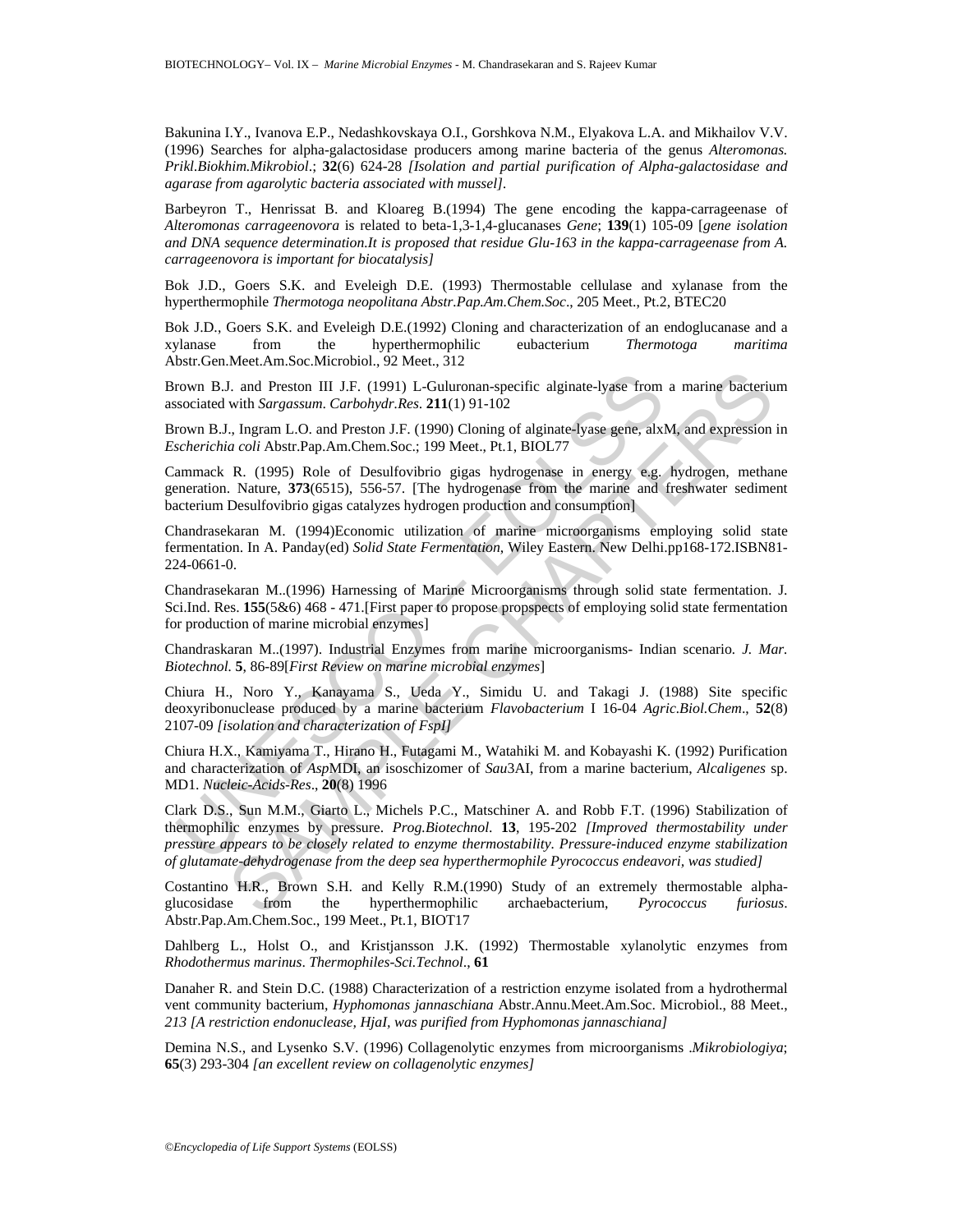Doubet R.S. and Quatrano R.S.(1984) Properties of alginate-lysases from marine bacteria. *Appl.Environ.Microbiol*., **47**(4) 699-703 *[Alginate-lyases from 2 marine bacteria were isolated and characterized]* 

Feller G., Narinx E., Arpigny J.L., Zekhnini Z., Swings J. and Gerday C. (1994). Temperature dependence of growth, enzyme secretion and activity of psychrophilic Antarctic bacteria. *Appl.Microbiol.Biotechnol*., **41**(4)477-79 *[Production of lipase by Moraxella sp., alpha-amylase by Alteromonas haloplanctis, beta-lactamase by Psychrobacter immobilis and protease by Bacillus sp].* 

Fujishima S., Yamano N., Murayama A., and Higashihara T. (1996) Preparation of N-acetyl-Dglucosamine-deacetylase PN: EP-; EP 732400; 18.09.96 *[useful as a drug or in the production of Dglucosamine, which is a material useful in the pharmaceutical, agricultural and food industries. Dglucosamine is useful for production of glucosamino-oligosaccharides with antimicrobial and antitumor activities.]* 

Fukuda K., Hasuda K., Oda T., Yoshimura H. and Muramatsu T. (1997) Novel extracellular alkaline metalloendopeptidases from *Vibrio* sp. NUF-BPP1: purification and characterization. *Biosci.Biotechnol.Biochem*. **61**(1) 96-101

Fukusawa S., Nakamura K., Miyahira M., and Kurata M. (1988) Some properties of two proteinases from a luminous bacterium, Vibrio harveyi strain FLN-108 *Agric.Biol.Chem*. **52**(12) 3009-14 *[thermostable alkaline protease purification and characterization]* 

Gavrilovic L., O'-Brien R.W. and Sanders R.L. (1982) Secretion of amylase by the marine bacterium, *Alteromonas rubra*. *Rev.Drug-Metab.Drug-Interact*. **35**, 111-24.

Georganta G., Kaneko T., Nakamura N., Kudo T., and Horikoshi K.(1993) Isolation and partial properties of cyclomaltodextrin-glucanotransferase-producing alkaliphilic Bacillus spp. from a deep-sea mud sample. *Starch* **45**(3) 95-99

Gildberg A. (1993) Enzymic processing of marine raw materials. Process-Biochem. **28**(1) 1-15 [Enzyme treatment of fish, shellfish, alga, etc.; a review]

etalloendopeptidases from *Vibrio* sp. NUF-BPP1: purification and<br>iosci.Biotechnol.Biochem. **61**(1) 96-101<br>akussawa S., Nakamura K., Miyahira M., and Kurata M. (1988) Some properties of luminous bacterium, Vibrio harveyi s lopeptidases from *Vibrio* sp. NUF-BPP1: purification and characterizatio<br>
echood.Biochem. **G**(1) 96-101<br>
S. Nakamura K., Niyahira M., and Kurata M. (1988) Some properties of two proteinases fro<br>
between purification and Greene R.V., Griffin H.L., and Cotta M.A. (1996). Utility of alkaline protease from marine shipworm bacterium in industrial cleansing applications. *Biotechnol. Lett*.**18** (7) 759-64 *[Psiloteredo healdi-derived alkaline protease was evaluated as a cleansing agent in standard and non-phosphate surfactants and for cleaning contact lenses. The cleaning power of a non-phosphate surfactant was improved by added protease, independent of the pH range 10 to 12.]* 

Ha J.C., Kim G.T., Kim S.K., Oh T.K., Yu J.H., and Kong I.S. (1997) Beta-agarase from *Pseudomonas*  sp. W7: purification of the recombinant enzyme from *Escherichia coli* and the effects of salt on its activity. *Biotechnol.Appl.Biochem*. **26**, Pt.1, 1-6 *[pjaA gene was cloned and characterized.The enzyme*  was halophilic, with maximum activity at 0.9 M sodium chloride, and may be useful in formation of *protoplasts from marine algae]* 

Hamamoto T., and Horikoshi K. (1991) Characterization of an amylase from a psychrotrophic Vibrio isolated from a deep-sea mud sample *FEMS-Microbiol.Lett*. **84**(1) 79-84

Hanzawa S., Hoaki T., Jannasch H.W., and Maruyama T. (1992) Extremely thermostable protease of a hyperthermophilic archaeum isolated from hydrothermal vents *Thermophiles-Sci.Technol*. **25** *[purification and characterization of serine protease from Desulfurococcus sp]* 

Hanzawa S., Hoaki T., Jannasch H.W., and Maruyama T. (1996) An extremely thermostable serine protease from a hyperthermophilic archaeum, *Desulfurococcus* strain SY, isolated from a deep-sea hydrothermal vent. *J.Mar.Biotechnol*. **4**(2) 121-26*[A thermostable serine protease was produced and purified (283-fold with 1.6 % yield) from deep-sea hyperthermophilic Desulfurococcus sp. strain SY, which requires 11 amino acids for growth]* 

Hei D., Nelson C., and Clark D.S. (1991) Pressure-temperature effects on the structure and function of enzymes from deep-sea thermophiles Abstr.Pap.Am.Chem.Soc., 201 Meet., Pt.1, BIOT86*.[Pressure effects on the catalytic and structural properties of hydrogenase enzymes obtained from thermophiles, e.g. Methanococcus jannaschii, an extremely thermophilic methanogen isolated from a deep-sea hydrothermal vent are presented]*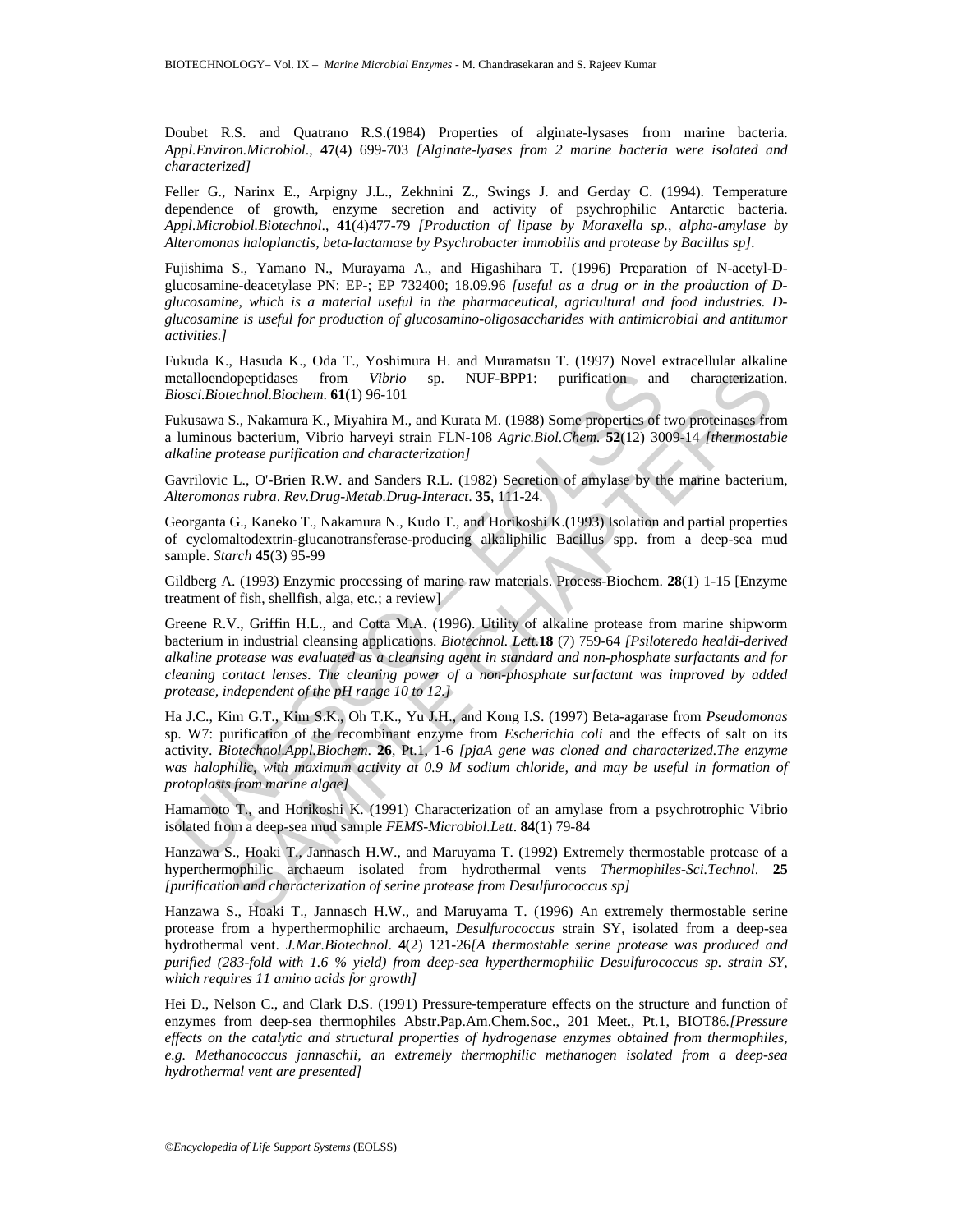Hei D.J., and Clark D.S. (1994) Pressure stabilization of proteins from extreme thermophiles Appl.Environ.Microbiol. **60**(3) 932-39 [The stabilization of enzymes by pressure is described, using a hydrogenase from Methanococcus jannaschii, an extremely thermophilic deep-sea methanogen.. Pressure stabilization of an enzyme may be related to its thermophilicity]

Helmut Uhlig (1998) Industrial enzymes and their applications. John Wiley &Sons Inc. New York. ISBN 0-471-19660-6 [An excellent book on industrial enzymes]

Hiraga K., Shou L., Kitazawa M., Takahashi S., Shimada M., Sato R., and Oda K. (1997) Isolation and characterization of chitinase from a flake-chitin degrading marine bacterium, *Aeromonas hydrophila* H-2330. *Biosci. Biotechnol. Biochem*. **61**(1) 174-76 *[Reports the A. hydrophila chitinase as an inducible enzyme.]* 

Hirayama S., Ueda R., Sugata K., and Kamiyoshi H. (1993) Production of bacteriolytic enzyme by bacteriophage from seawater *Biosci.Biotechnol.Biochem*. **57**(12) 2166-67 *[A system of phage pA1 and the host bacterium Vibrio sp. A1 was isolated from sea-water. Overnight cultivated Vibrio sp. A1, Bacillus subtilis, Bacillus megaterium, Micrococcus luteus, Arthrobacter simplex, and Escherichia coli were susceptible to the lysate, but Lactobacillus casei and Streptococcus faecalis were resistant.]*

Horikoshi K. (1996). Alkaliphiles - from an industrial point of view a review*. FEMS-Microbiol.Rev*. **18**(2-3) 259-70

Inagaki K., Terada I. and Arita M. (1995) Purification and characterization of a Ca2+-dependent neutral proteinase from *Bacillus* sp. strain JT0127 *J.Mar.Biotechnol*.. **2**(4)187-92 *[describes a protease significantly different from other Bacillus metallo proteases]*

Isolated gene encoding marine tyrosinase from *Alteromonas colwelliana* (1991) PN: WO-; WO9114698; 03.10.91

btilis, Bacillus megaterium, Micrococcus luteus, Arthrobacter simplex, and Estaceptible to the lysate, but Lactobacillus casei and Streptococcus faecalis were resionisoshi K. (1996). Alkaliphiles - from an industrial point Kaerst U., Woehl M., Czempinski K., and Schmid R.D.(1994) Characterization of extracellular hydrolases from marine psychrophilic bacteria *Prog. Biotechnol*. **9**, Pt.1, 263-66 *[extracellular hydrolase e.g. protease, chitinase, glucanase, esterase, lipase, phospholipase and DNA-degrading enzyme were isolated from marine bacterium cold arctic and antarctic habitats]* 

Keerthi T.R., Suresh P.V., Sabu A., Rajeev Kumar S., and Chandrasekaran M.. (1999) Extracellular production of L-glutaminase by marine *Beauveria bassiana* BTMF S10 isolated from marine sediment. *World J of Microbiol. and Biotechnol*. **15**, 751-752*.[First report on production of extracellular Lglutaminase by a marine fungi]* 

Klump H., Di-Ruggiero J., Kessel M., Park J.B., Adams M.W.W. and Robb F.T.(1992) Glutamatedehydrogenase from the hyperthermophile *Pyrococcus furiosus*: thermal denaturation and activation. *J.Biol.Chem*. **267**(31) 22681-85

Kondratieva L.M., and Vakhrusheva E.V. (1991) Biosynthesis of beta-glucanase by marine bacteria Cytophaga. Mikrobiol.Zh. **53**(1) 53-58 [effect of culture medium C-source (laminarin or pustulan), peptone, NaCl and metal ion concentration, temperature, and pH on endo-1,6-beta-D-glucanase production]

acillus megaterium, Microeoccus luteus, Arthrobacter simplex, and Escherichia coli we<br>
to the lystate, but Lactobaeillus casei and Streptococcus faecalis were resistant.]<br>
K. (1996). Alkaliphiles - from an industrial point Konisky J., Michels P.C., and Clark D.S. (1995) Pressure stabilization is not a general property of thermophilic enzymes *Appl.Environ.Microbiol*. **61**(7) 2762-64. *[Adenylate-kinase, which is highly flexible and known to undergo substantial conformational changes during its catalytic cycle, is cited as an example of enzyme whose catalytic property itself impose structural constraints that are not compatible with pressure stabilization]* 

Leuschner C. and Antranikian G. (1995) Heat stable enzymes from extremely thermophilic and hyperthermophilic microorganisms. *World J. of Microbiol. Biotechnol.* **11**(1) 95-114*. [An excellent review covering extracellular and intracellular enzymes of thermophilic and hyperthermophilic microbes, their properties etc]* 

Manachini P.L., and Fortina M.G. (1994) Proteinase production by halophilic isolates from marine sediments. *Folia-Microbiol*. **39**(5) 378-80 *[3 Strains produced high levels of proteolytic activity only when cultured in the presence of sea-water]*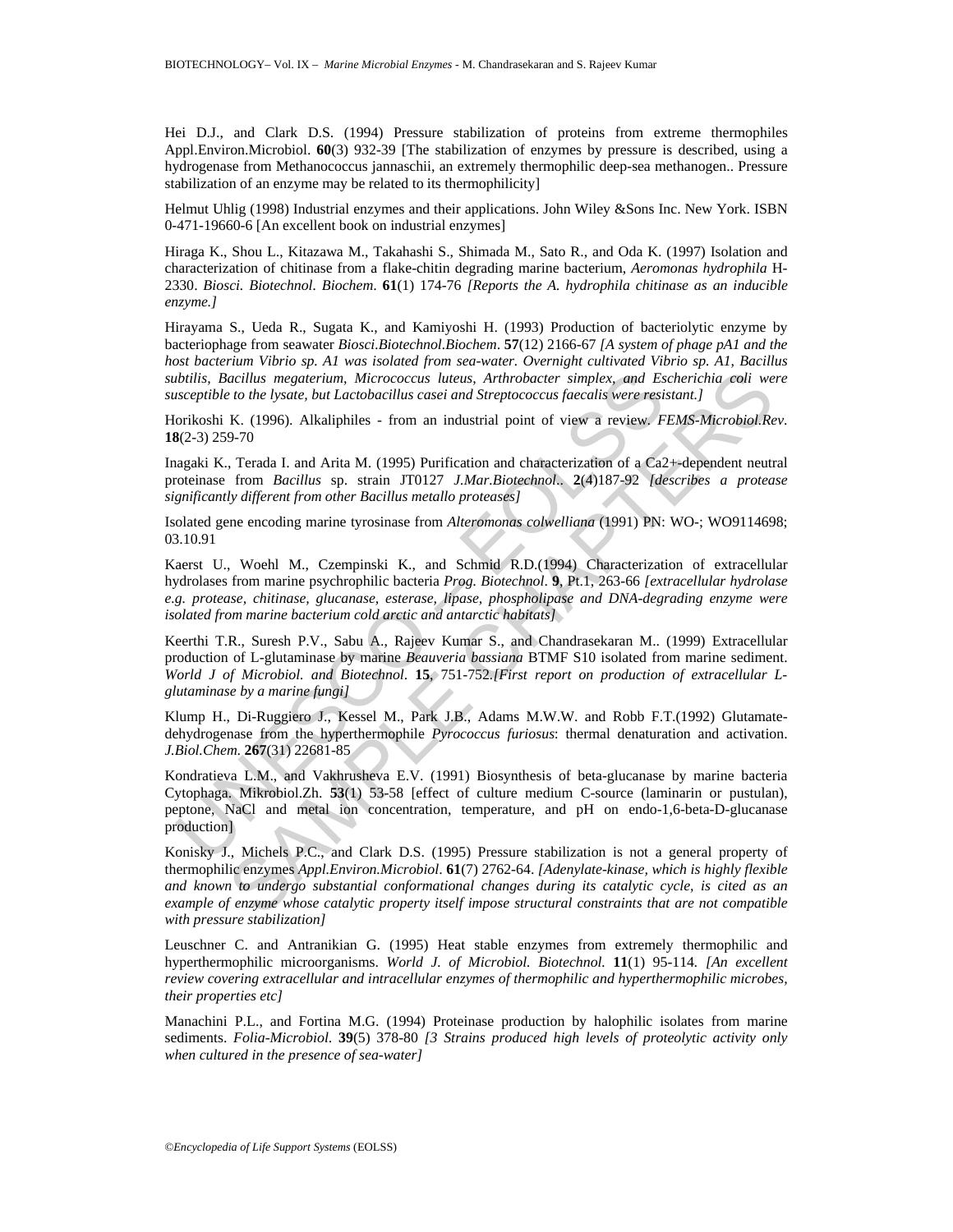Mathur E., Scott B., Nielson K., Schoetiin W., and Cline J. (1992) Cloning, expression and characterization of a high fidelity DNA-polymerase from *Pyrococcus furiosus*. Thermophiles-Sci.Technol.; 99

Mathur E.J., Lundberg K.S., Shoemaker D.D., Nielson K.B., Mathur S.A., and Scott B.R. (1991) Characterization of a DNA-polymerase isolated from the extremely thermophilic archaebacterium, *Pyrococcus furiosus J.Cell-Biol*. **115**(3) Pt.2, 80a

Mizuno H., Suzuki T., Yamada Y., Akagawa M., and Yamasato K. (1990) Purification and properties of restriction endonuclease from *Deleya marina* IAM 14114, a marine bacterium (DmaI) *Agric.Biol.Chem*. **54**(11) 2863-67 [Isoschizomer of PvuII]

Mohapatra B.R., Sani R.K., and Banerjee U.C. (1995) Characterization of L-asparaginase from *Bacillus* sp. isolated from an intertidal marine alga (Sargassum sp.) *Lett.Appl.Microbiol*. **21**(6) 380-83

Moriguchi M., Sakai K., Tateyama R., Furuta Y., and Wakayama M. (1994) Isolation and characterization of salt-tolerant glutaminases from marine *Micrococcus luteus* K-3. *J.Ferment.Bioeng*. **77**(6) 621-25 *[Conserved sequences LA--V and V--GGT-A were observed at the glutaminase-I Nterminus, similar to that for other glutaminases.]* 

Morikawa M., Izawa Y., Rashid N., Hoaki T., and Imanaka T.(1994) Purification and characterization of a thermostable thiol protease from a newly isolated hyperthermophilic *Pyrococcus* sp. *Appl.Environ.Microbiol*. **60**(12) 4559-66

N-acetylglucosamine-6-phosphate-deacetylase(1997) PN: JP-; JP09234064; 09.09.97 [Nacetylglucosamine-6-phosphate-deacetylase (EC-3.5.1.25) is produced by a marine psychrophilic Vibrio sp, isolated from sea-water at a depth of 6,000 m, and may be used for low-cost enzyme production]

Nagendra Prabhu G. and Chandrasekaran M. (1998) Use of inert supports in Solid State Fermentation- A polystyrene experiment. *In* Advances in biotechnology Ed. Ashok Pandey. Educational Publishers & Distributors, New Delhi. p 51-58

anarchierzatori of satt-otentar gutaminasses from miame *micrococcis tuelus* Kar-<br>Mo(5) 621-25 [Conserved sequences LA-V and V-GGT-A were observed at the<br>minus, similar to that for other glutaminases.]<br>
forikawa M., Izawa ation of salt-colerant glutaminass from manne *Micrococcus* litelas K-3. *J.Ferment, Bioen-<br>Least Conserved squences LA-V and V-GGT-A were observed at the glutaminasc-1<br>imilar to that for other glutaminascs.]<br>M., Izawa Y.* Nagendra Prabhu G. and Chandrasekaran M. (1997) Impact of process parameters on L-glutaminase production by marine *Vibrio costicola* under solid state fermentation using polystyrene as inert support. *Process.Biochem*. **32** (4) 285-289*.[First report on bioprocess optimization of solid state fermetnation production of extracellular L-glutaminase by marine bacteria using polystyrene as inert support]* 

Nagendra Prabhu G. and Chandrasekaran M. (1996) L-Glutaminase production by marine *Vibrio costicola* under solid state fermentation using different substrates. *J.Mar. Biotechnol*. **4**, 176 -179*[First report on use of solid state ferementation for extracellular L-glutaminase production by a marine bacteria]*

National Sea Grant College Program(USA) - [National Sea Grant Program encourages the wise stewardship of our marine resources through research, education, outreach and technology transfer. Sea Grant is a partnership between the nation's universities and National Oceanic and Atmospheric Administration () It produces and makes available a wealth of information on marine topics]

New alkaline protease from symbiotic bacterium of shipworm (1992)PN: US-; US7880912; 15.09.92 [Purification and characterization for use in surfactant composition, silver metal recovery from photography film, beer dehazing, etc]

Nishihara H., Miyashita Y., Aoyama K., Kodama T., Igarashi Y., and Takamura Y. (1997) Characterization of an extremely thermophilic and oxygen-stable membrane-bound hydrogenase from a marine hydrogen-oxidizing bacterium *Hydrogenovibrio marinus Biochem. Biophys. Res. Commun*. **232**(3)766-70 *[A membrane-bound hydrogenase was characterized as highly oxygen-tolerant, extremely thermophilic and thermostable in its membrane-bound form].* 

Ochoa J.L., Ramirez-Orozco M., Hernandez-Saavedra D.; and Sanchez-Paz A. (1995) Halotolerant yeast *Debaryomyces hansenii* as an alternative source of Cu/Zn superoxide-dismutase (SOD) *J.Mar.Biotechnol*. **3**(1-3) 224-27 *[D. hansenii may be an excellent alternative for producing superoxide-dismutase in an economically attractive manner]* 

Ohishi K., Yamagishi M., Ohta T., Suzuki M., Izumida H., Sano H., Nishijima M., and Miwa T. (1996) Purification and properties of two chitinases from Vibrio alginolyticus H-8. *J.Ferment.Bioeng*. **82**(6) 598- 600 *[Purification of Chitinase C1 and C3 from Vibrio alginolyticus H-8]*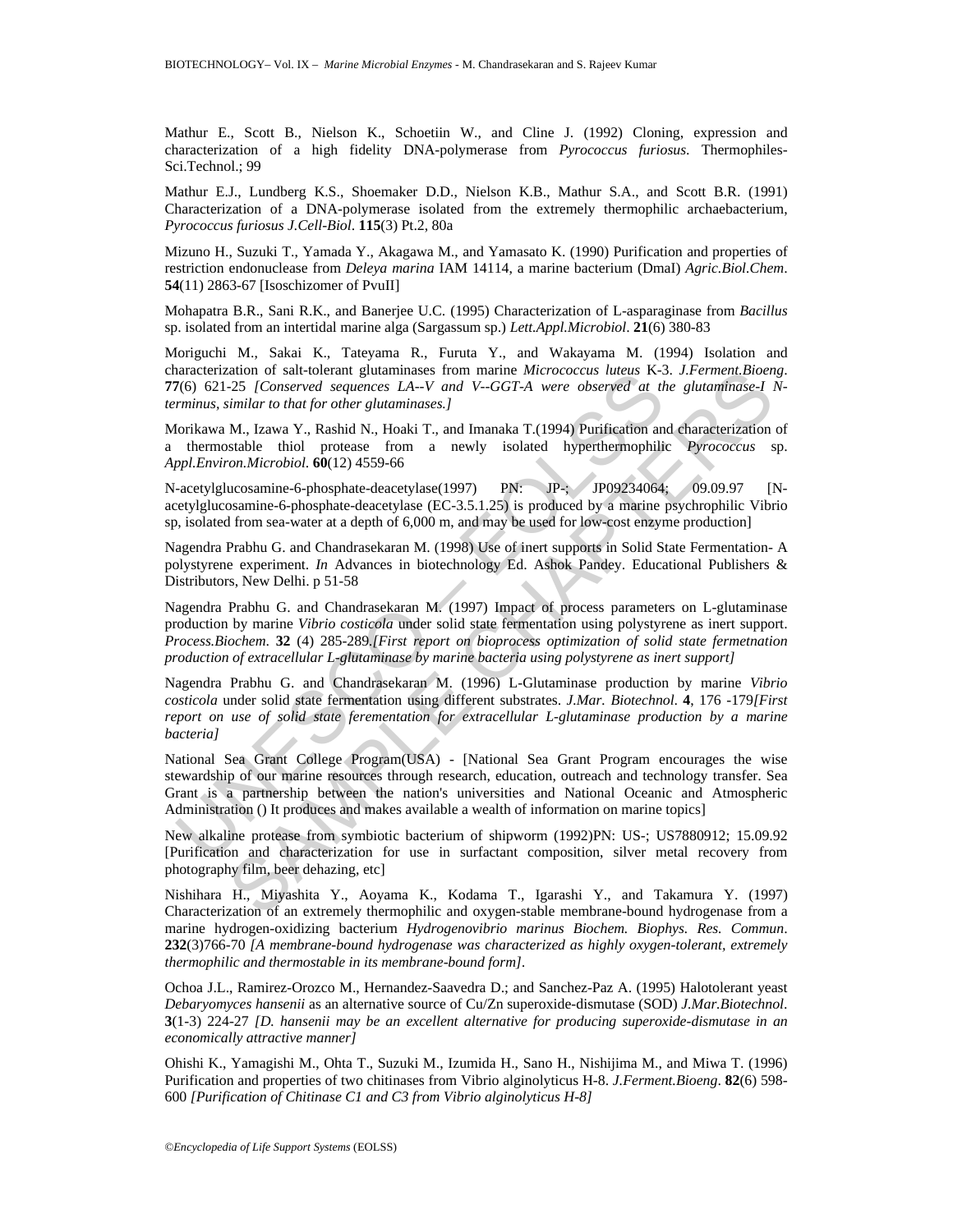Raghukumar C., Chandramohan D., Michel Jr F.C., and Reddy C.A. (1996) Degradation of lignin and decolorization of paper mill bleach plant effluent (BPE) by marine fungi. Biotechnol. Lett., 18(1) 105-06 *[Marine fungi possessing laccase alone are able to effectively decolorize BPE and mineralize 14C-ring labeled synthetic lignin to 14CO2]* 

Raghukumar C., Raghukumar S., Chinnaraj A., Chandramohan D., D'-Souza T.M., and Reddy C.A. (1994) Laccase and other lignocellulose modifying enzymes of marine fungi isolated from the coast of India., *Bot. Mar*. **37**(6) 515-23 *[Results indicate the wide distribution of laccase and other lignocellulosemodifying enzymes in some strains, except for LiP and MnP, which are less common]* 

Renu. S. and Chandrasekaran M**.** 1992. Extracellular L-Glutaminase production by marine bacteria. *Biotechnology Letters.* **14**(6) 471-474.

Robinson K.A., Bartley D., Robb F.T., and Schreier H.J. (1994) A gene from the hyperthermophilic archaeum *Pyrococcus furiosus* displaying homology to prolyl endopeptidase Abstr.Gen.Meet.Am.Soc.Microbiol., 94 Meet., 297 *[Pyrococcus furiosus produces at least 13 distinct proteases, including several whose biological activity is resistant to surfactants as well as treatment at temps. in excess of 100 deg. Protease characterization by gene cloning]* 

Romanenko L.A., Plisova E.Yu., and Fedosov Yu.V. (1995) Strain of Alteromonas haloplanktis B-3906 PN: RU-; RU 2026347; 10.01.95 *[Polyuridyl-endo-RNA-ase production]* 

Sabu A., Keerthi T.R., Rajeev Kumar S., and Chandrasekaran M. (2000) L-glutaminase production by marine *Beauveria sp* under solid state fermentation. *Process Biochem*. **35** (7) p 705-710*[First report on use of solid state fermentation for production of extracellular L-glutaminase by a marine fungi]*

Shashirekha S., Uma L., and Subramanian G. (1997) Phenol degradation by the marine cyanobacterium Phormidium valderianum BDU 30501 J.Ind.Microbiol.Biotechnol. **19**(2) 130-33 [pollutant degradation for waste-water treatment; catechol--oxidase and laccase activity]

Shibata M., Takahashi S., Sato R., and Oda K. (1997) A novel metalloproteinase, almelysin, from a marine bacterium, *Alteromonas* sp. No. 3696: Purification and characterization. *Biosci.Biotechnol.Biochem*. **61**(40) 710-15 *[psychrostable metallo protease production in 20 l of culture medium in a fermentor]* 

roteases, including several whose biological activity is resistant to surfactants as<br>mps. in excess of 100 deg. Protease characterization by gene cloning)<br>omannento L.A., Plisova E.Yu., and Fedosov Yu.V. (1995) Strain of including several whose biological activity is resistant to surfactuats as well as treatment<br>vaces of 100 deg. Protease characterization by gene cloning]<br>
SCAL, Pilsova E.Yu, and Fedosov Yu V. (1995) Strain of Alteromonas Southworth M.W., Kong H., Kucera R.B., Ware J., Jannasch H.W., and Perler F.B. (1996) Cloning of thermostable DNA-polymerases from hyperthermophilic marine Archaea with emphasis on Thermococcus sp. 9N-7 and mutations affecting 3'-5' exonuclease activity. *Proc.Natl.Acad.Sci.U.S.A*. **93**(11) 5281-85 *[enzyme engineering by site-directed mutagenesis and vector plasmid expression in Escherichia coli]* 

Sova V.V., Elyakova L.A., Ivanova E.P., Fedosov Y.V., and Mikhailov V.V.(1994) Induced beta-1,3 glucanase from the marine bacterium *Alteromonas* sp. *Biokhimiya* **59**(9) 1369-77 *[Laminarin-induced endo-1,3-beta-D-glucanase (I) (EC-3.2.1.39) was isolated from the marine bacterium Alteromonas sp.* 

Sugano Y., Matsumoto T., Kodama H. and Noma M. (1993) Cloning and sequencing of *agaA*, a unique agarase 0107 gene from a marine bacterium, *Vibrio* sp. strain JT0107 *Appl.Environ.Microbiol*. **59**(11) 3750-56

Sugano Y., Nagae H., Inagaki K., Yamamoto T., Terada I., and Yamazaki Y. (1995) Production and characteristics of some new beta-agarases from a marine bacterium, *Vibrio* sp. strain JT0107. *J. Ferment. Bioeng*. **79**(6) 549-54 *[Culture conditions for the production of agarase (EC-3.2.1.81) by Vibrio sp. strain JT0107 were optimized.]* 

Sugano Y., Terada I., Arita M., Noma M. and Matsumoto T.(1993) Purification and characterization of a new agarase from a marine bacterium, *Vibrio* sp. strain JT0107 *Appl.Environ.Microbiol*. **59**(5) 1549-54 *[The novel Agarase-0107, with an optimum pH of 8, allowed the recovery of a DNA fragment from a standard agarose gel at 8-fold higher yield that those of commercial agarases]* 

Suresh P.V. and Chandrasekaran M. (1999). Impact of process parameters on chitinase production by an alkalophilic marine *Beauveria bassiana* under solid state fermentation*. Process Biochem.* **34**,257-267

Suresh P.V. and Chandrasekaran M. (1998)Utilization of prawn waste for chitinase production by marine *Beauveria bassiana* under solid state fermentation. *World J. Microbiol. Biotechnol.* **14**(5), 655-660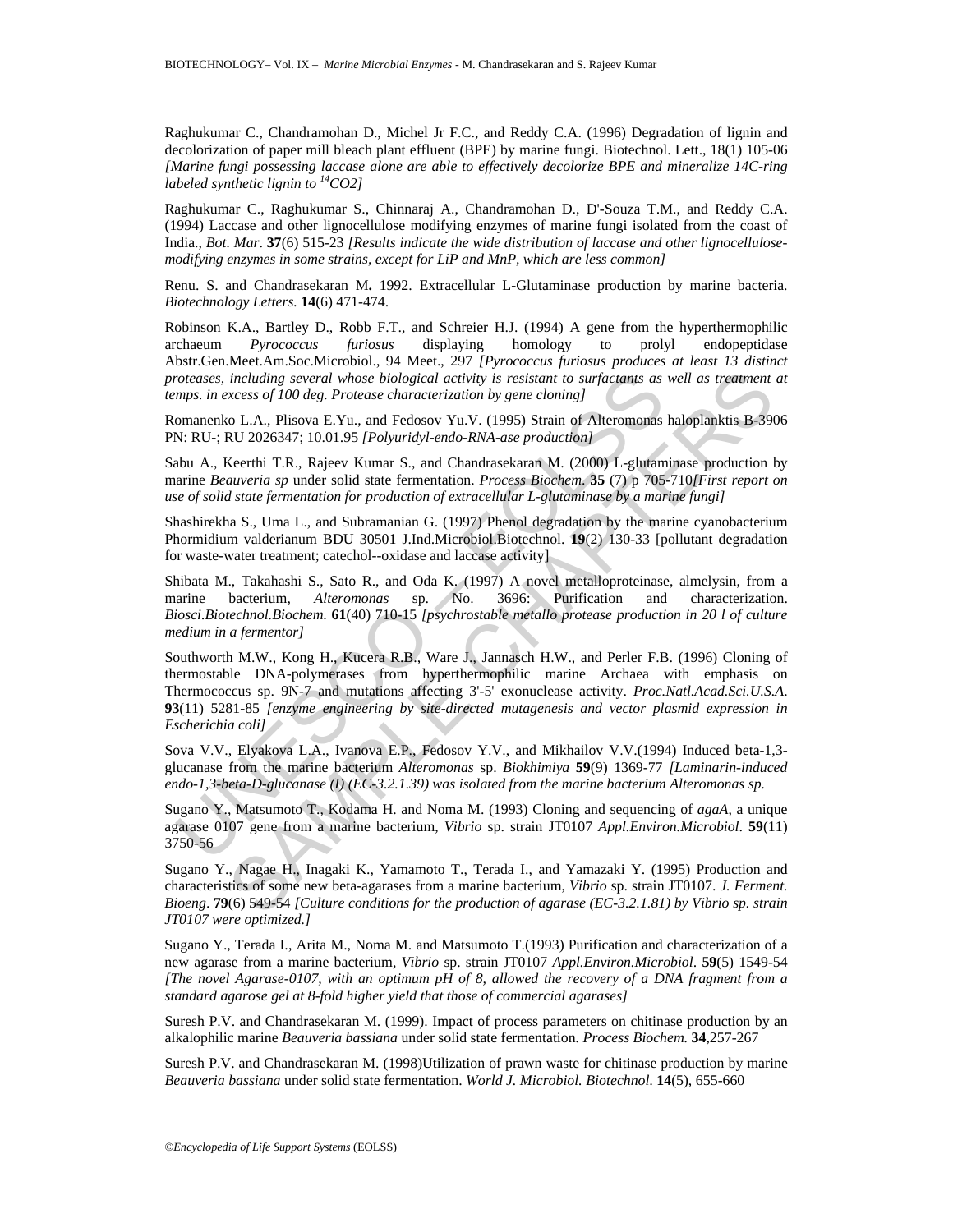Suzuki T., Sugimoto E., Tahara Y., and Yamada Y. (1996) Cloning and nucleotide sequencing of the AgeI methylase gene from *Agrobacterium gelatinovorum* IAM 12617, a marine bacterium *Biosci.Biotechnol.Biochem*. **60**(3) 444-47

Svitil A.L., Chadhain S.M.N., Moore J.A., and Kirchman D.L. (1997) Chitin degradation proteins produced by the marine bacterium *Vibrio harveyi* growing on different forms of *chitin Appl. Environ. Microbiol*. **63**(2) 408-13*[marine bacterium appeared to synthesize separate chitinases for the efficient utilization of different forms of chitin and chitin by-products]* 

Tamaru Y., Araki T., Morishita T., Kimura T., Sakka K. and Ohmiya K. (1997) Cloning, DNA sequencing, and expression of the beta-1,4-mannanase gene from a marine bacterium, *Vibrio* sp. strain MA-138. *J.Ferment.Bioeng*. **83**(2) 201-05 *[recombinant enzyme purification, characterization and expression in Escherichia coli]*

Tsugawa W., Horiuchi S. Tanaka M., Wake H., and Sode K. (1996) Purification of a marine bacterial glucose-dehydrogenase from *Cytophaga marinoflava* and its application to measurement of 1,5-anhydro-D-glucitol *Appl.Biochem.Biotechnol*. **56**(3) 301-10

Tsujibo H., Fujimoto K., Kimura Y., Miyamoto K., Imada C., Okami Y., and Inamori Y. (1995) Purification and characterization of beta-N-acetylglucosaminidase from *Alteromonas* sp. *Biosci.Biotechnol.Biochem*. **59**(6) 1135-36

Tsujibo H., Yoshida Y., Miyamoto K., Imada C., Okami Y., and Inamori Y.(1992) Purification, properties, and partial amino acid sequence of chitinase from a marine *Alteromonas* sp. strain O-7 *Can. J. Microbiol*. **38**(9) 891-97

Ventosa A., and Nieto J.J. (1995) Biotechnological applications and potentials of halophilic microorganisms. World J. of Microbiol. Biotechnol. **11**(1) 85-94. [Review on several present or potential applications of halaophiles, including production of polymers, enzymes etc and use of these in industrial and biotechnological applications]

Vetter Y.A., Deming J.W., Jumars P.A., and Krieger-Brockett B.B. (1998) Microbial foraging by means of freely released extracellular enzymes: consequences of diffusive solute transport*. Microb. Ecol*. **36**(1), 75-92*. [A modelling approach to analyse the costs and benefits of individual immobile microbe by releasing extracellular enzymes into its environment]* 

Vilter H. (1986) Alginate-lyase from *Alteromonas* sp. strain KL1a: a useful aid for isolation of enzymes and other biopolymers from brown algae. *Planta-Med*. **5**, 417

Wachi Y., Burgess J.G., Takahashi J., Nakamura N., and Matsunaga T. (1996) Production of superoxidedismutase by marine cyanobacteria *J.Mar.Biotechnol*. 3(4) 258-61 *[enzyme preparation from Synechococcus sp. and culture conditions optimization].* 

-glucitol *Appl.Biochem.Biotechnol.* 56(3) 301-10<br>sujibo H., Fujimoto K., Kimura Y., Miyamoto K., Imada C., Okami Y., and<br>nification and characterization of beta-N-acetylglucosaminidase from<br>iniciation and characterizatio Appl. Biochem.Biotechnol. **S6**(3) 301-10<br>
The morto K., Kimura Y., Miyamoto K., Imada C., Okami Y., and Inamori Y. (199<br>
n and characterization of beta-N-acetylglucosaminidase from *Alteronionas* stechnol.Biochem. **S9**(6) Wakayama M., Nagano Y., Renu N., Kawamura T., Sakai K., and Moriguchi M.(1996) Molecular cloning and determination of the nucleotide sequence of a gene encoding salt-tolerant glutaminase from Micrococcus luteus K-3. *J.Ferment.Bioeng*. **82**, (6) 592-97 *[First report on cloning of the gene encoding salt-tolerant glutaminase-I from marine Micrococcus luteus K-3 in Escherichia coli JM109].* 

Weiner R.M., Colwell R.R., Bonar D.B., Coon S.L., and Walsh M. (1995) Tyrosinase production by culturing melanin-synthesizing marine bacterium PN: US-; US 5451515; 19.09.95

Yamada Y., Mizuno H., Sato H., Akagawa M.., and Yamasato K.(1989) A new restriction endonuclease from '*Agrobacterium gelatinovorum*', a marine agrobacterium (AgeI) *Agric.Biol.Chem*. **53**, (60) 1747-49 *[Purification and characterization of restriction endonuclease AgeI]*

#### **Biographical Sketches**

**Dr. M. Chandrasekaran** is professor of Biotechnology, in the Department of Biotechnology, Cochin University of Science and Technology. He graduated in marine biology from Annamalai University and took his PhD in marine microbiology from the Cochin University of Science and Technology in 1985. He is a career awardee in microbiology, of the University Grants Commission, Government of India. He was an overseas associate of the Department of Biotechnology, Govt. of India during 1997-98 at Hiroshima Universtity, Department of Fermentation Technology. He has 23 years of research experience in the field